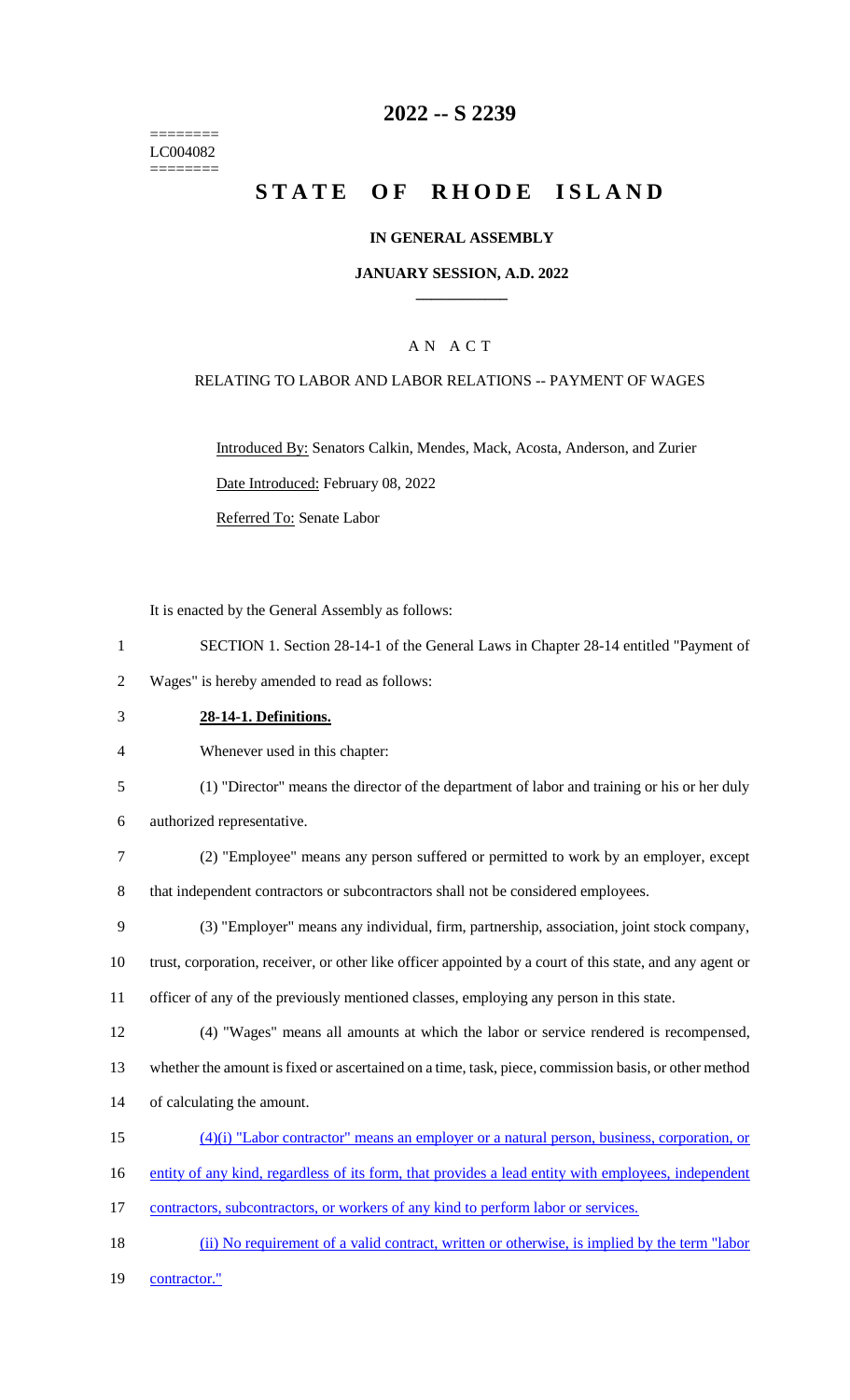- 1 (iii) Independent contractors, subcontractors, or workers of any kind providing employees
- 2 to a lead entity, can be indirect or conducted through third-party subcontractors.
- 3 (5) "Lead entity" means an employer or a natural person, business, corporation, or business
- 4 entity of any kind, regardless of its form, that obtains or is provided one or more worker(s) to
- 5 perform labor or services related to the lead entity's business activities, operations, or purposes
- 6 from a labor contractor.
- 7 SECTION 2. Chapter 28-14 of the General Laws entitled "Payment of Wages" is hereby 8 amended by adding thereto the following section:
- 9 **28-14-19.4. Lead entity liability.**
- 10 (a) A lead entity shall share with a labor contractor, all civil legal responsibility and civil
- 11 liability for all workers supplied by that labor contractor, for any violation of title 28. For purposes
- 12 of this section, the president and treasurer of a corporation and any officers or agents having
- 13 performed the management of such corporation, shall also be deemed civilly liable for a violation
- 14 of title 28.
- 15 (b) The provisions of subsection (a) of this section are in addition to, and shall be
- 16 supplemental to, any other theories of liability, grounds for enforcement action, or requirements
- 17 established by statute or law.
- 18 (c) This section does not prohibit any person from establishing, exercising, or enforcing
- 19 any otherwise lawful rights or remedies.
- 20 SECTION 3. This act shall take effect upon passage.

======== LC004082 ========